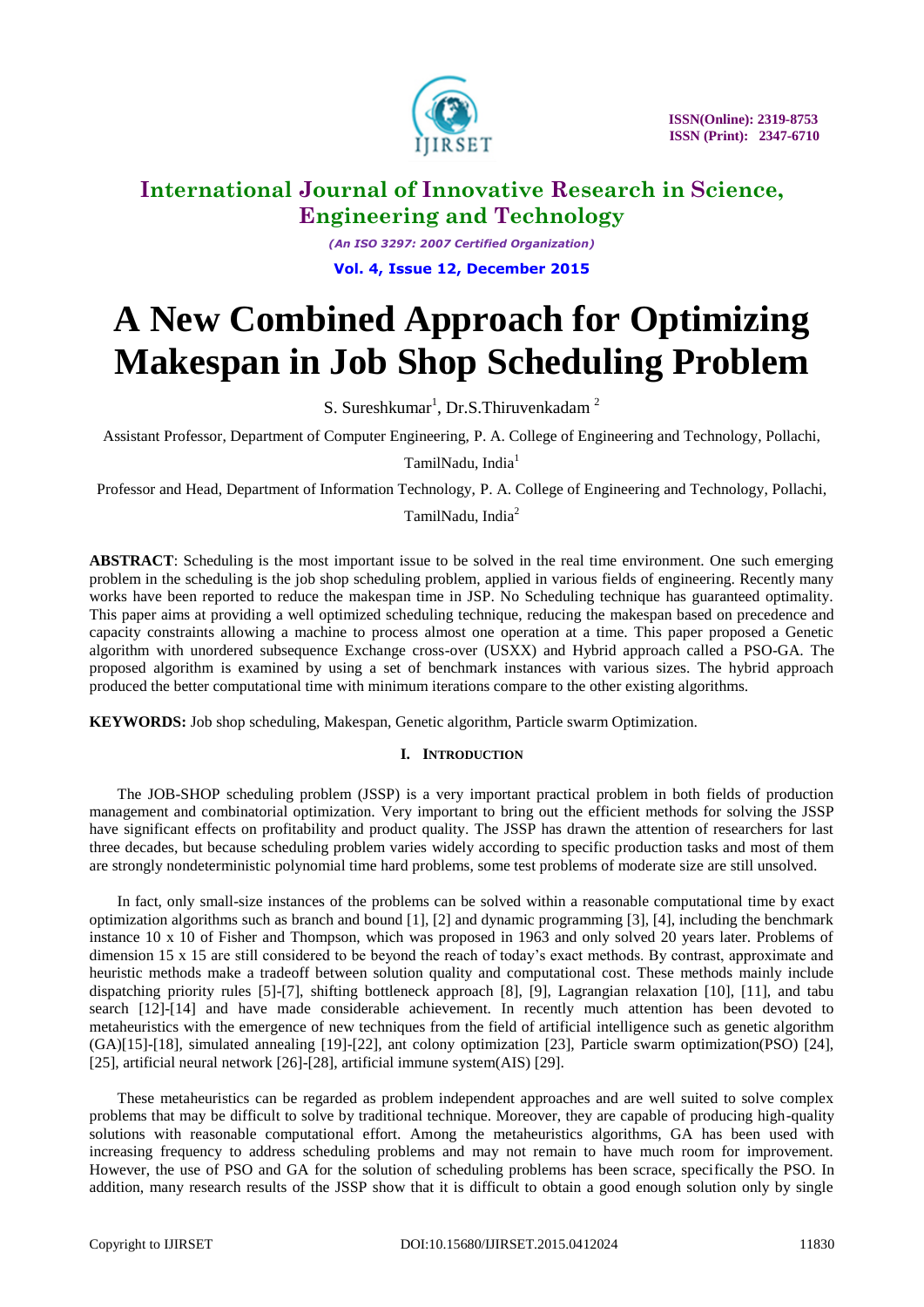

*(An ISO 3297: 2007 Certified Organization)*

#### **Vol. 4, Issue 12, December 2015**

search scheme. Motivated by these perspectives, we propose a novel hybrid intelligent algorithm for the JSSP based on PSO and GA in this paper. Both PSO and GA are evolutionary computation techniques based on swarm intelligence. They exhibit implicit parallelism and contain certain redundancy and historical information of past solutions. Therefore, the proposed hybrid algorithm also effectively exploits the capabilities of distributed and parallel computing of swarm intelligence approaches.

#### **II. OVER VIEW OF JSSP**

Job shop Scheduling Problem is a well known constraints satisfaction problem in the field of In a JSP we have a finite set of N jobs, where  $N = \{1... n\}$ , that have to process in a set M of machines, where  $M = \{1... m\}$ . Each and every job should divide into a series of m operations  $O_{ik}$ , where subscript k indicates the machine  $M_k$  on which the operation has to be processed. The technological order of machines i.e. process routing for job is predefined. We consider the static job shop scheduling case every job is a chain of operations and every operation has to be processed on a given machine for a given time. The task is to find the completion time of the very last operation is minimal. The chain order of each job has to be maintained and each machine can only process one job at the same time. Once an operation starts, it must be completed. Two operations of a job cannot be processed at the same time. No more than one job can be handled on a machine at the same time. There is no setup time and idle time. The cost value is not considered. The following additional definitions and notations will help in formulating the problem: Table 1. The notations of Conceptual Model

| <b>Notations</b>             | Description                        |
|------------------------------|------------------------------------|
| M                            | Number of Machines                 |
| $\mathbf N$                  | Number of Jobs                     |
| $O_{i,j}$                    | i <sup>th</sup> operation of job i |
| $\rm T_{\rm ii}$             | Processing time of $O_{i,j}$       |
| $\mathbf{F}_{\mathrm{ii}}$   | Finish time of $O_{i,i}$           |
| $C_i$                        | Completion time of job i           |
|                              |                                    |
| $N_i$                        | Number of operation of             |
|                              | job i                              |
| $C_{\hbox{\scriptsize max}}$ | Maximum completion                 |
|                              | time of all job                    |
| $\mathsf{J}_{\mathrm{ik}}$   | The start time of j on             |
|                              | machine k                          |

Minimization of makespan :

$$
f(x) = C_{max}(O_{jk} + T_{ij})
$$
 (1)

s.t

$$
F_{ij} \le T_{ij+1} \quad i = 1, \dots, n_i
$$
  
\n
$$
Y_{mij} \le a_{mij} \quad m = 1, \dots, M
$$
 (2)

Constraint (1) specifies the makespan completion time and (2) indicates the Precedence Constraints among the operation is executed. Constraint (3) indicates that can be assigned to just one machine from among the given machines

#### *A. Example Problem*

This problem contains 3 machines (m), 3 jobs (n), Process routing, processing time also given. If the operation sequence is given it will work based On the Precedence constraints and capacity constraints and satisfies the constraints of the problem also. Let we see how it works.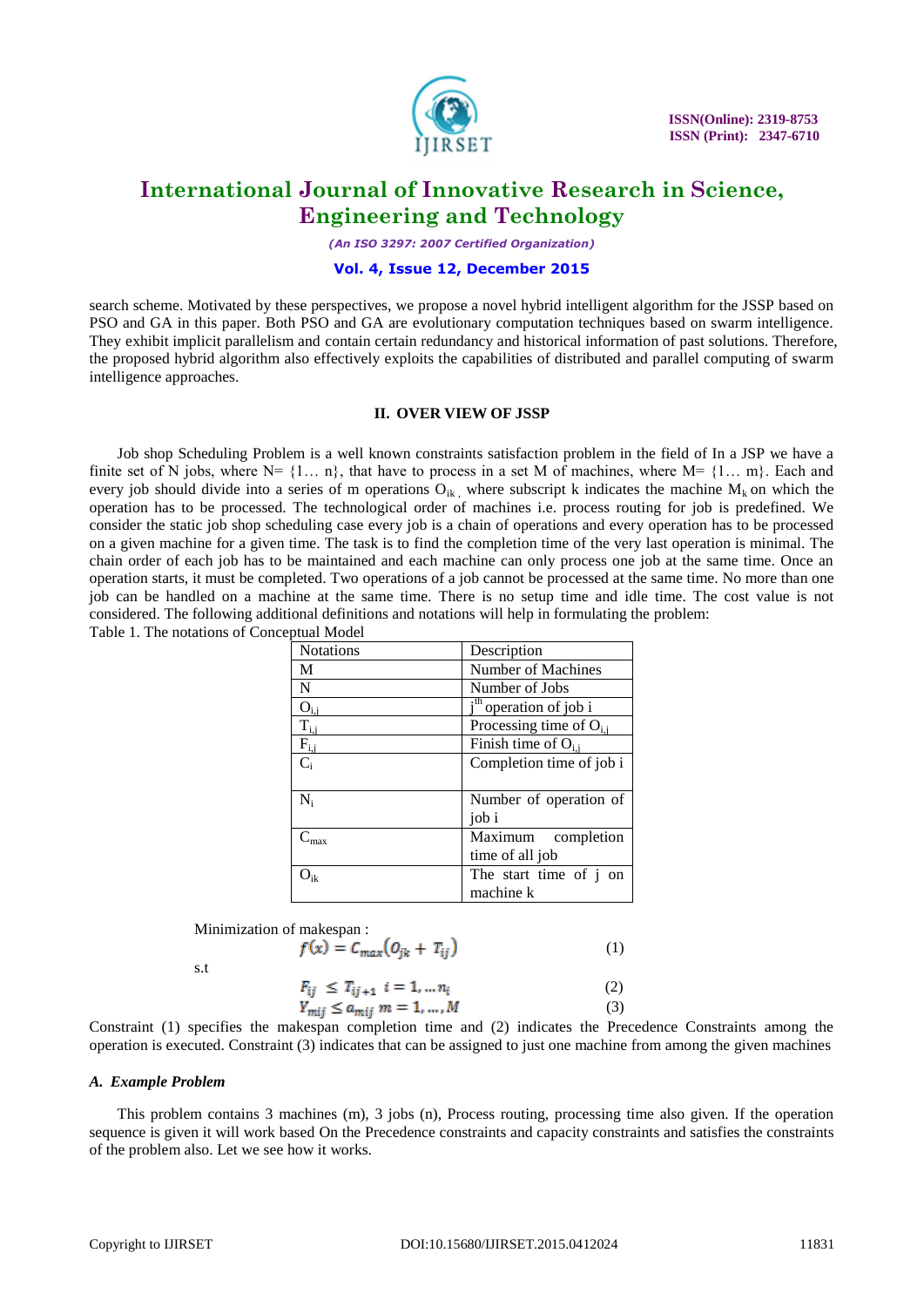

*(An ISO 3297: 2007 Certified Organization)*

#### **Vol. 4, Issue 12, December 2015**

| <b>Permutation Representation</b><br>$J_1 = {M_3, M_1, M_2}$ | <b>Operation Sequence</b><br>$M_1=(J_3,J_2,J_1)$ |
|--------------------------------------------------------------|--------------------------------------------------|
| $J_2 = {M_2, M_3, M_1}$                                      | $M_2=(J_3,J_2,J_1)$                              |
| $J_3 = {M_2, M_1, M_2}$                                      | $M_3=(J_3,J_2,J_1)$                              |

| <b>JOBS</b>    | <b>MACHINES</b> |       |       |  |  |
|----------------|-----------------|-------|-------|--|--|
|                | $M_1$           | $M_2$ | $M_3$ |  |  |
| $\mathrm{J}_1$ | 40              | 20    | 55    |  |  |
| $J_2$          | 30              | 50    | 45    |  |  |
| Ją             | 20              | 40    | 30    |  |  |

The above inputs the schedule information is showed in the Fig. 1. And makespan time is calculated using the Gantt chart.



Figure 1. Scheduled Visual information using Gantt chart

For the above operation sequence or schedule and machine allocation or permutation, with operation time the makespan time is 250 calculated through Gantt chart. The scheduled information in Fig 1. Clearly showed satisfies the precedence and capacity constraints. Based on **Table - I** input Gannt chart process is Machine2 (M2) start the first operation for Job $3(J_3)$  with allocated time of 40 minutes but at the same time no process will not allocate on machine M2. Likewise all the remaining operations are will be executed as per given schedule and allocated time without violation of the constraints.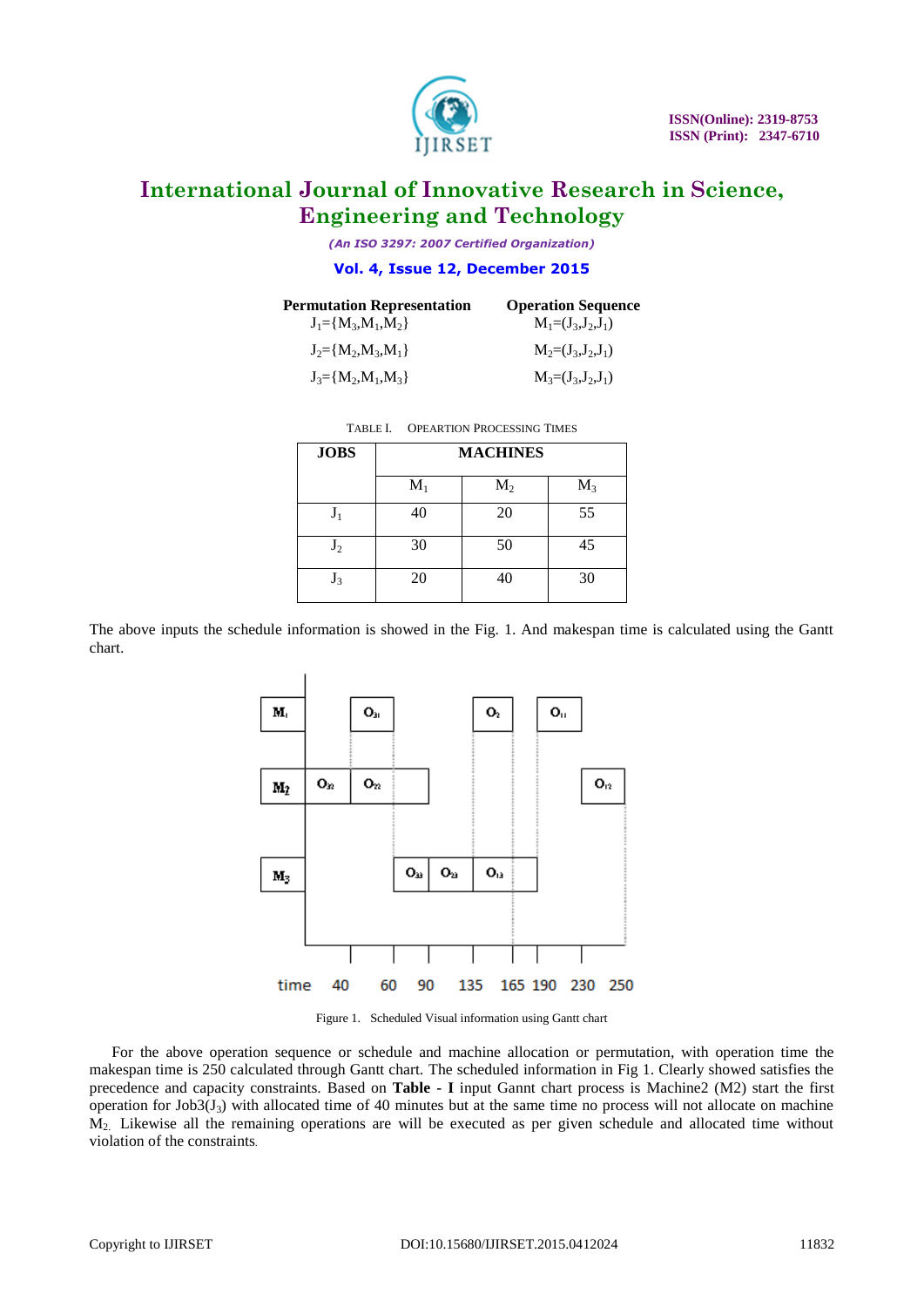

*(An ISO 3297: 2007 Certified Organization)*

#### **Vol. 4, Issue 12, December 2015**

#### **III.GENETIC ALGORITHM FOR JSSP**

The Genetic Algorithm is a Meta heuristic technique, which may be used to solve maximization optimization problem. The genetic algorithm works based on natural populations evolve according to the principle of natural selection that is survival of the fittest, first clearly stated by Charles Darwin in the Origin of Species. It starts with initial solution called Populations and it is filled with chromosome.



Figure 2. Simple Genetic Algorithm

Each element in chromosome is called gene. Job is represented by each gene in chromosome and the job sequence in a schedule based on the position of the gene. GA uses Crossover and Mutation operation to generate a new Population. A typical Genetic algorithm illustrated in Fig. 2.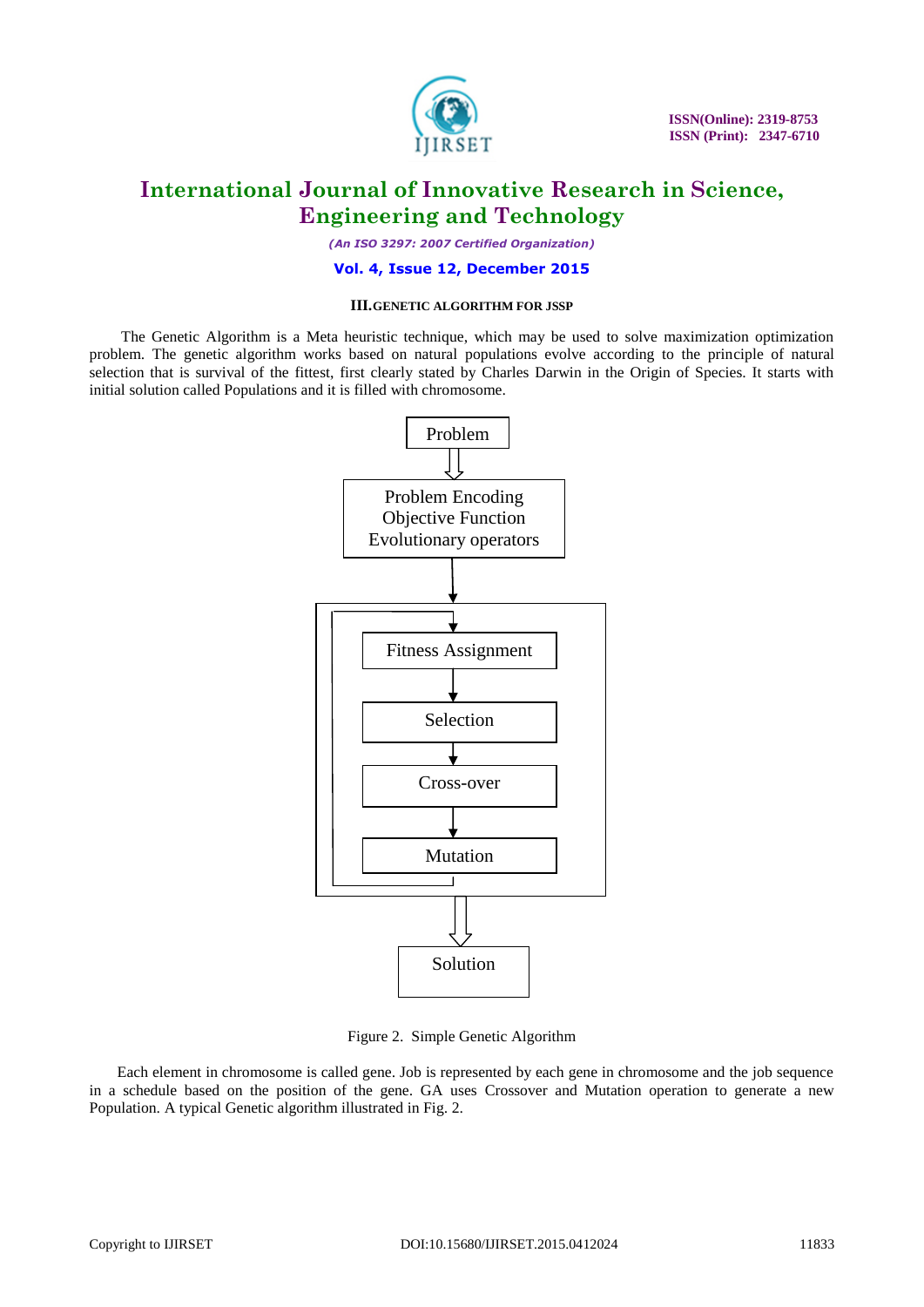

*(An ISO 3297: 2007 Certified Organization)*

#### **Vol. 4, Issue 12, December 2015**

#### **IV.PARTICLE SWARM OPTIMIZATION**

Particle Swarm Optimization (PSO) is a population based search algorithm inspired by bird flocking and fish schooling originally designed and introduced by kennedy and Eberhart in 1995. In contrast to evolutionary computation paradigms such as genetic algorithm, a swarm is similar to a population while a particle is similar to an individual through a multidimensional search space in which position of each particle is adjusted to its own experience and the experience of its neighbours.



Figure 3. PSO Flow diagram

PSO System combines local search methods through self experience with global search methods through neighbouring experience, attempting to balance exploration and exploitation. The general flow diagram for PSO illustrated in Fig. 3.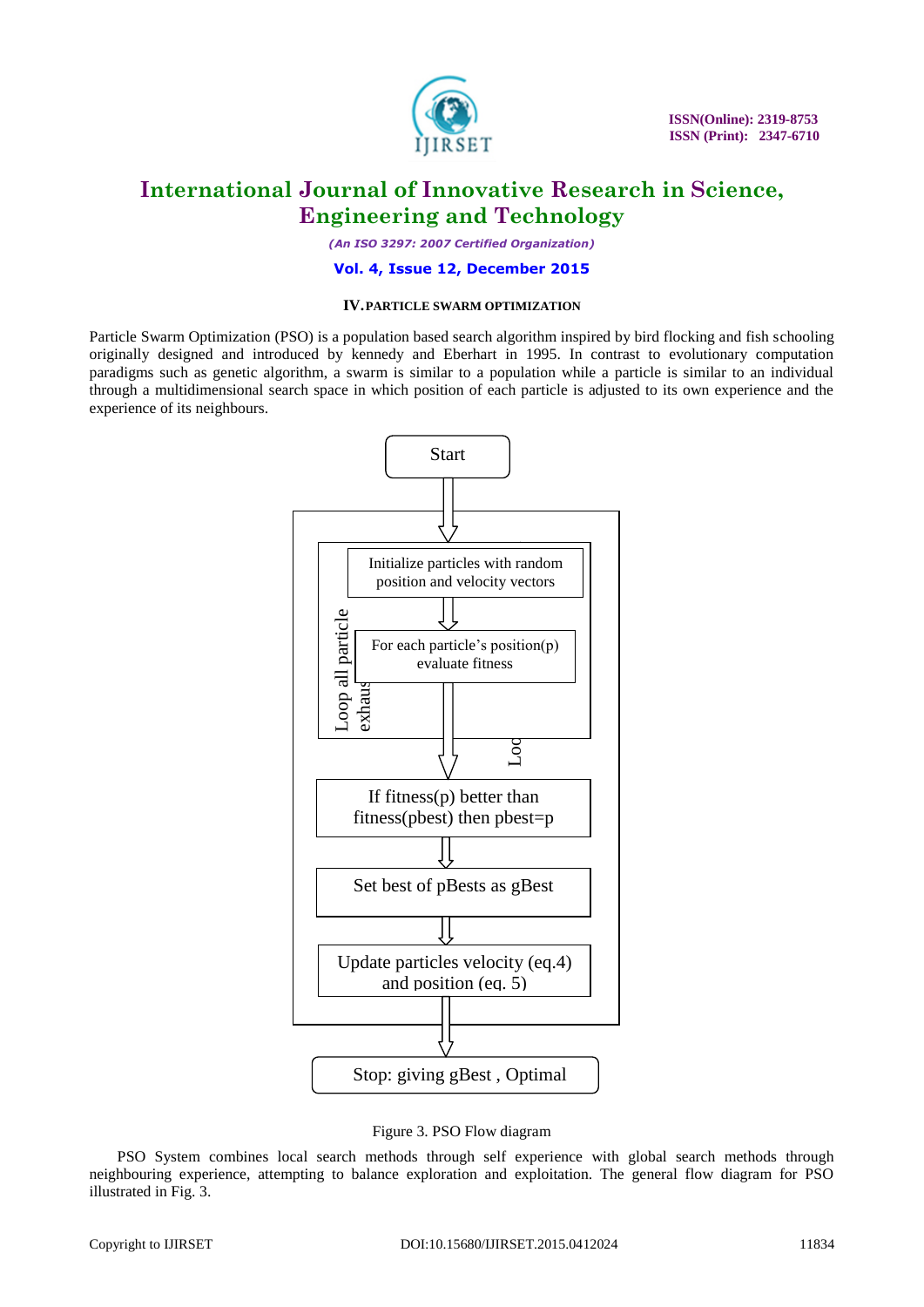

*(An ISO 3297: 2007 Certified Organization)*

#### **Vol. 4, Issue 12, December 2015**

The mathametical model for calculating velocity vector and updating position as follows,<br> $V_{td} = W * V_{td} + C_1 * r_1 (P_{td} - X_{td}) + C_2 * r_1 (P_{td} - X_{td})$  $X_{\rm td} = X_{\rm td} + V_{\rm td}$  $-(5)$ 

Where W is the inertial weight. It is used to control the amount of the previous velocity between the global exploration abilities of the swarm.  $C_1$  and  $C_2$  are two positive constants, and they represent the weight of the acceleration terms that pull each particle toward  $P_{td}$  and  $P_{gd}$  positions,  $r_1, r_2$  are two random functions in the range [0,1].

For Eq. (4), in traditional PSO, Update of the velocity consists of the following three parts.  $W * V_{rel}$  is referred to as "thrust" part which represents the influence of the last velocity towards the current velocity.  $C_1 * r_1 (P_{td} - X_{td})$  is the cognitive part, which represents the self thinking by itself.  $C_2 * r_1(P_{td} - X_{td})$  is the social part, which represents the cooperation among particles.

The traditional PSO resolves the simple optimization concept that individuals are evolved by cooperation and competition among the individuals to accomplish a common goal. In large search process, each particle of the swarm shares the known information globally and benefits from discoveries and previous experiences of all other social group.

#### **V. PROPOSED SCHEME**

#### **I. Genetic Algorithm Approach - Unordered subsequence exchange crossover (USXX)** and **shift change Mutation**

#### **A. Genetic Approach**

The proposed scheme objective is to solve a job shop scheduling problem to minimize the makespan time. In order to solve a JSSP artificial intelligence technique **genetic algorithm (GA)** is used. The genetic algorithm is a probabilistic Meta heuristic technique, which is used to solve optimization problems. They are based on the genetic process of chromosome. Over many generations, natural population evolves according to the principles of natural selection that is survival of the fittest. It starts with the initial solution called population and it is filled with chromosome. Each element in chromosome is called gene. Job is represented by each gene in chromosome and the job sequence in a schedule based on the position of the gene. In our proposed algorithm **unordered subsequence exchange crossover (USXX)** and **shift change Mutation** is used.

#### *B. Objective function*

The main objective of the JSSP is to find a schedule of operations that can minimize the maximum completion time called makespan that is the completed time of carrying total operations out in the schedule for n jobs and m machines. The objective function takes the input as the number of jobs, number of operations, chromosome, operation time sequence and machine sequence of the corresponding operation sequence.

$$
C_{max} = \max_{1 \le i \le n} C_i \to \min \tag{6}
$$

#### *C. Fitness Function*

The objective is to minimize the makespan, so the following fitness function is applied,

$$
f(y) = \frac{1}{f(y)}\tag{7}
$$

#### *D. Chromosome representation and encoding scheme*

The searching space is created in n×m dimensions space for n jobs on m machines job shop scheduling problem. The problem solution is represented as a chromosome in Genetic Algorithm. The position of a chromosome consists of n×m dimensions and is represented with n×m real numbers. Chromosome is initialized based on jobs and machines. Then assign the rank with respect to smaller value in the chromosome and vice versa. Decoding by using the formula,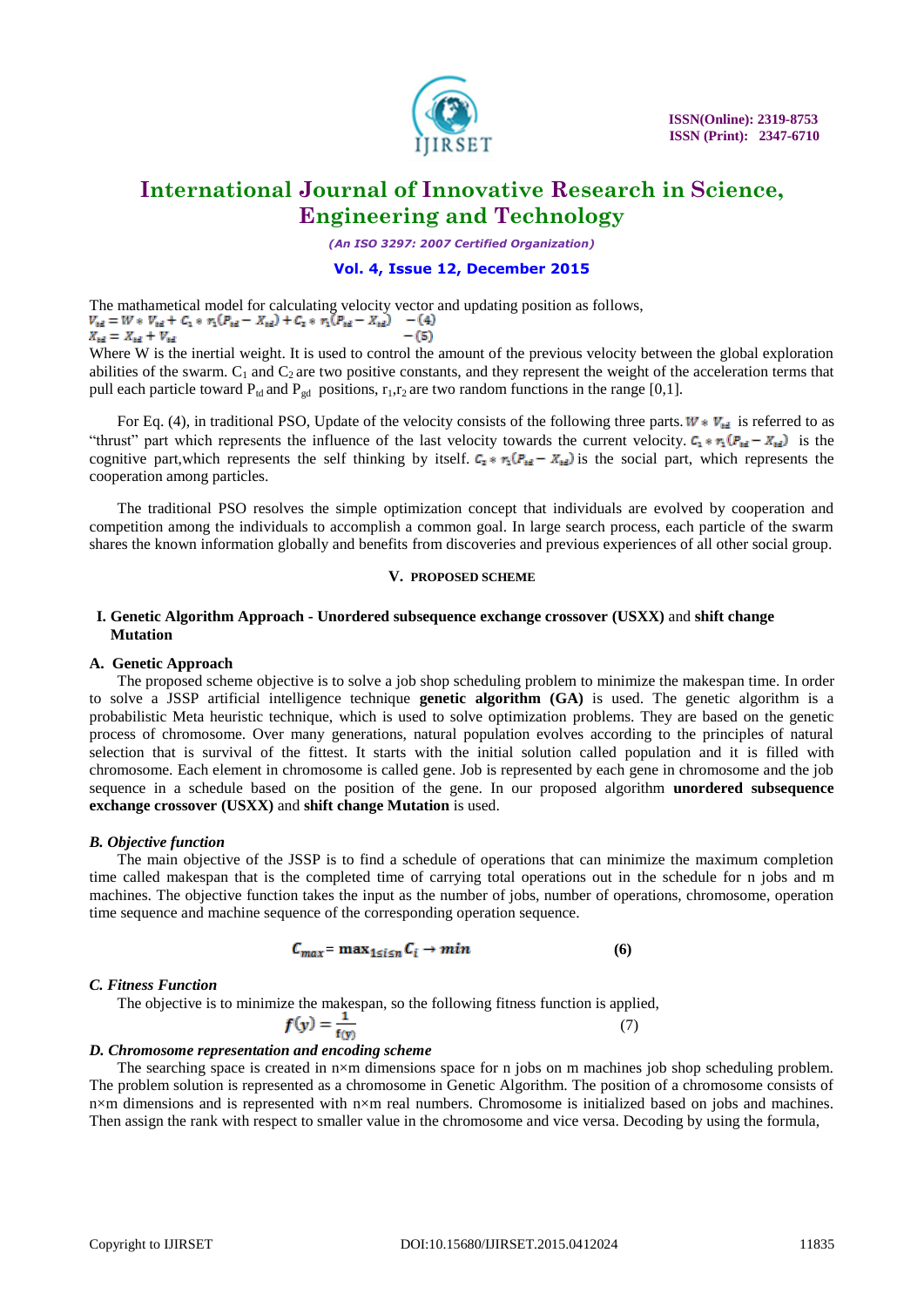

*(An ISO 3297: 2007 Certified Organization)*

#### **Vol. 4, Issue 12, December 2015**

$$
(R_i mod n) + 1
$$

(8)

Where,

 $\mathbf{R}_i$  is integer number by ranking n, is number of jobs

From the "Eq. (8)" proposed scheme will obtain the operation sequence. The following Table II shows representation of chromosome and generating the operation sequence.

| <b>TADLE II CHROMOSOME ARD OF ERATION SEQUENCE</b> |          |          |          |                 |          |          |  |
|----------------------------------------------------|----------|----------|----------|-----------------|----------|----------|--|
| chromosome                                         | 4.5      | 1.3      | 2.3      | 8.2             | 4.1      | 3.5      |  |
| Give the rank $(R_i)$                              |          |          |          | 6               |          |          |  |
| $(R \mod n) + 1$                                   |          |          |          |                 |          |          |  |
| Operation<br>sequence                              | $O_{31}$ | $O_{21}$ | $O_{32}$ | O <sub>11</sub> | $O_{22}$ | $O_{11}$ |  |

TABLE II CHROMOSOME AND OPERATION SEQUENCE

From the Table II operation sequence defines  $3^{rd}$  job 1 operation,  $2^{nd}$  job 1<sup>st</sup> operation,  $3^{rd}$  job  $2^{nd}$  operation,  $1^{st}$  job  $1^{st}$ operation,  $2^{nd}$  job  $2^{nd}$  operation,  $1^{st}$  job  $2^{nd}$  operation. This operation Processed based on Process Routing that is Precedence constraints based. That means allocated jobs are proceed as per planned without changing the job sequence.

#### *E. Algorithm Steps*

Step1 : Initialize the number of chromosomes by generating  $n*$ m real numbers for each chromosome.

Step2 : Assign the operation time sequence and Machine sequence for selected chromosomes.

Step3 : Find the makespan value for each and every chromosome using the objective function and also find the minimum makespan value among different values.

Step4 : Select N/2 chromosomes using the Roulette- Wheel selection from different chromosomes.

Step5 : Applying the Unordered subsequence exchange crossover and shift change Mutation to generate the new chromosomes.

Step6 : Find the makespan values for newly generated chromosomes using the objective function.

Step7 : Choose the best chromosomes which have the minimum makespan values from newly generated and also from old chromosomes.

Step8 : Find the minimum makespan value among different chromosomes.

Step9 : Terminates if the maximum number of iteration is reached or optimal value is obtained.

#### **VI.PROPOSED HYBRID PSO-GA ALGORITHM**

The idea of the proposed hybrid algorithm, called PSO-GA. The PSO possesses high search efficiency by combining local search and global search. By reasonably hybridizing these two methodologies, a hybrid PSO-GA algorithm model could be proposed to omit the concrete velocity-displacement updating method in traditional PSO for the JSS problem.

The Proposed hybrid algorithm includes two phases: (1) the initial solutions are randomly generated as per Table II. But assume like chromosome are now particles. (2) The PSO algorithm combined with GA algorithm is run. The General outline of the hybrid algorithm is summarized as follows

Step 1: Generate initial population. If any of the generated schedules is infeasible, reconstruct them until all the initial solutions are feasible.

Step 2: Evaluate each particles objective value in the swarm, and compare them, then set the pbest position with a copy of particle itself and gbest position the particle with the lowest fitness in the swarm.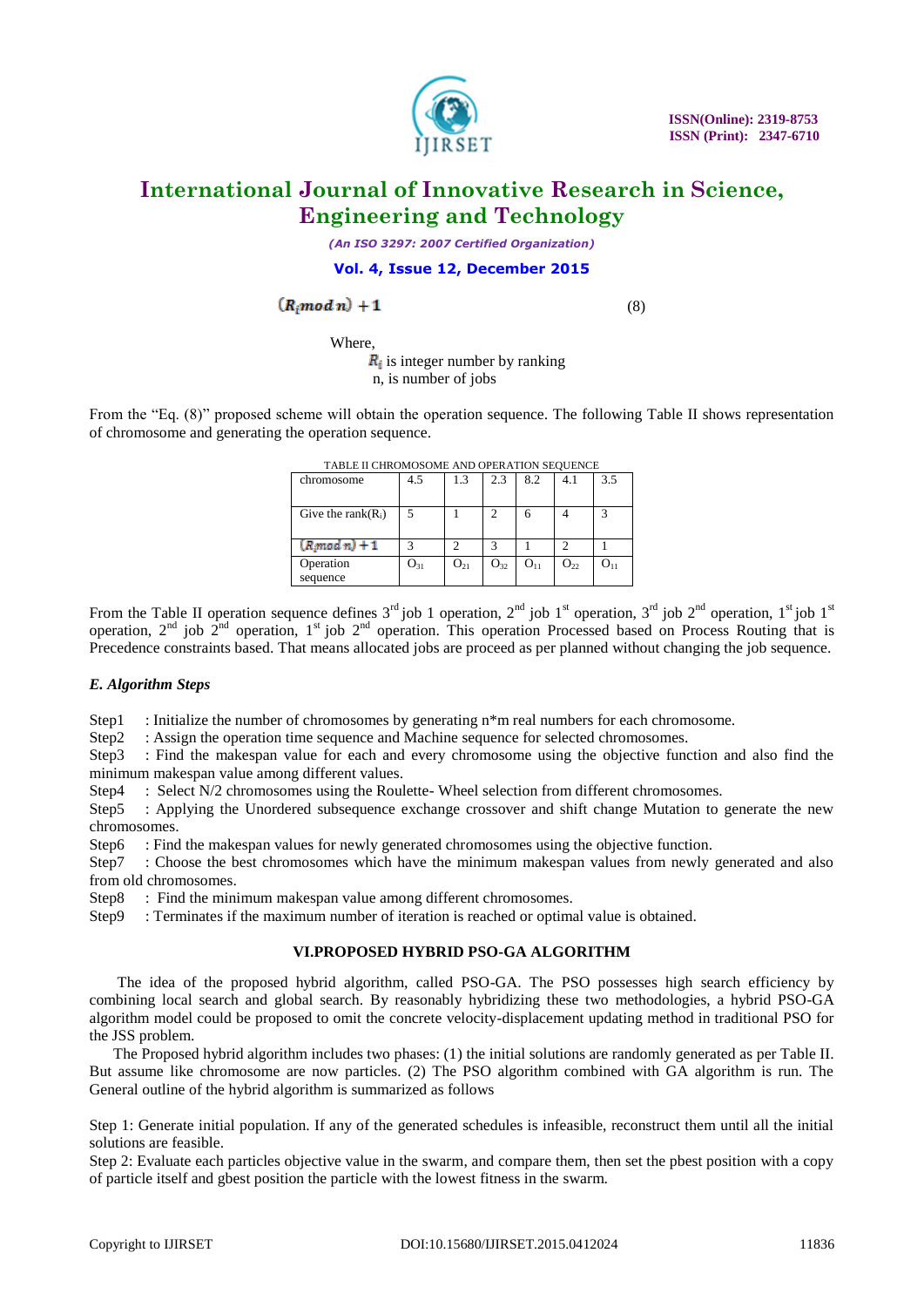

*(An ISO 3297: 2007 Certified Organization)*

#### **Vol. 4, Issue 12, December 2015**

Step 3: if the termination criterion which is usually a sufficiently good fitness or a specified number of generations are not met, then go to step 4; otherwise go to step 7;

Step 4: Set iteration=iteration+1

Step 5: Apply Unordered Subsequence Exchange cross-over and Shift change Mutation.

Step 6: Convert current particles to a JSSP scheduling solution; then go to step 2.

Step 7: Computational results.

#### *D. Unordered Subsequence Exchange Cross-over*

Unordered subsequence exchange crossover creates a new children's even the subsequence of parent 1 is not in the same order in parant2.the algorithm for USXX is as follows.

Step1: select the two parents from the different chromosomes initialized with the sequence of all operation. Say p1 and p2.

Step2: Generate two children from P1 and P2 name it as C1 and C2.

Step3: select the gene from P1 and same gene selected in P2but it should unordered position in P2

Step4: crossover started from P1 that is P2 unselected genes are move to the p1 in unselected position. So C1 is generated. Likewise to generate C2 crossover from P2 to P1.

#### **E. Shift change mutation**

 Shift change mutation is implemented by shift the same job index in every place into the same direction so that new sequence is generated.

#### **VI EXPERIMENTAL RESULTS**

The Performance of the proposed Genetic algorithm and Hybrid PSO-GA for the JSSP is examined by using some 12 test problems taken from the OR-Library. Numerical experiments are performed in Java Language on a Workstation with Intel(R) Core (TM) i5 2.50GHz Processor and 2 GB memory.

Table IV summarizes the results of the experiments. The content of the table include the name of the test problem(instance), The size of the problem, the best known value(BKV), The value of the best solution found by using Genetic Algorithm and Hybrid PSO-GA. Table III summarizes the parameters of the GA and PSO-GA.

| TABLE III. PARAMETERS OF PROPOSED APPROACH |       |  |  |  |
|--------------------------------------------|-------|--|--|--|
| PARAMETER NAME                             | VALUE |  |  |  |
| <b>SWARM SIZE</b>                          | 20    |  |  |  |
| <b>NUMBER OF PARTICLES</b>                 | 100   |  |  |  |
| $C_1$ AND $C_2$                            | 2.1   |  |  |  |
| <b>CROSSOVER PROBABILITY</b>               | 0.7   |  |  |  |
| <b>MUTATION PROBABILITY</b>                | 0.2   |  |  |  |
| <b>NUMBER OF ITERATIONS</b>                | 1500  |  |  |  |

TABLE III. PARAMETERS OF PROPOSED APPROACH

The Results of the proposed algorithms are compared with the six different benchmark results taken from OR-Library. Then proposed hybrid algorithm is compared with HIA (2008) and PSO (2010).

From the Table IV tabulated results it is shown that for benchmarks LA09, LA11, LA12, LA13 the Hybrid PSO-GA yields better results than GA.

The HIA algorithm and PSO algorithm compared with our PSO-GA. The PSO-GA reaches the optimal solution with minimum iterations compared to the HIA and PSO. It is shown in Fig.4 and Fig.5.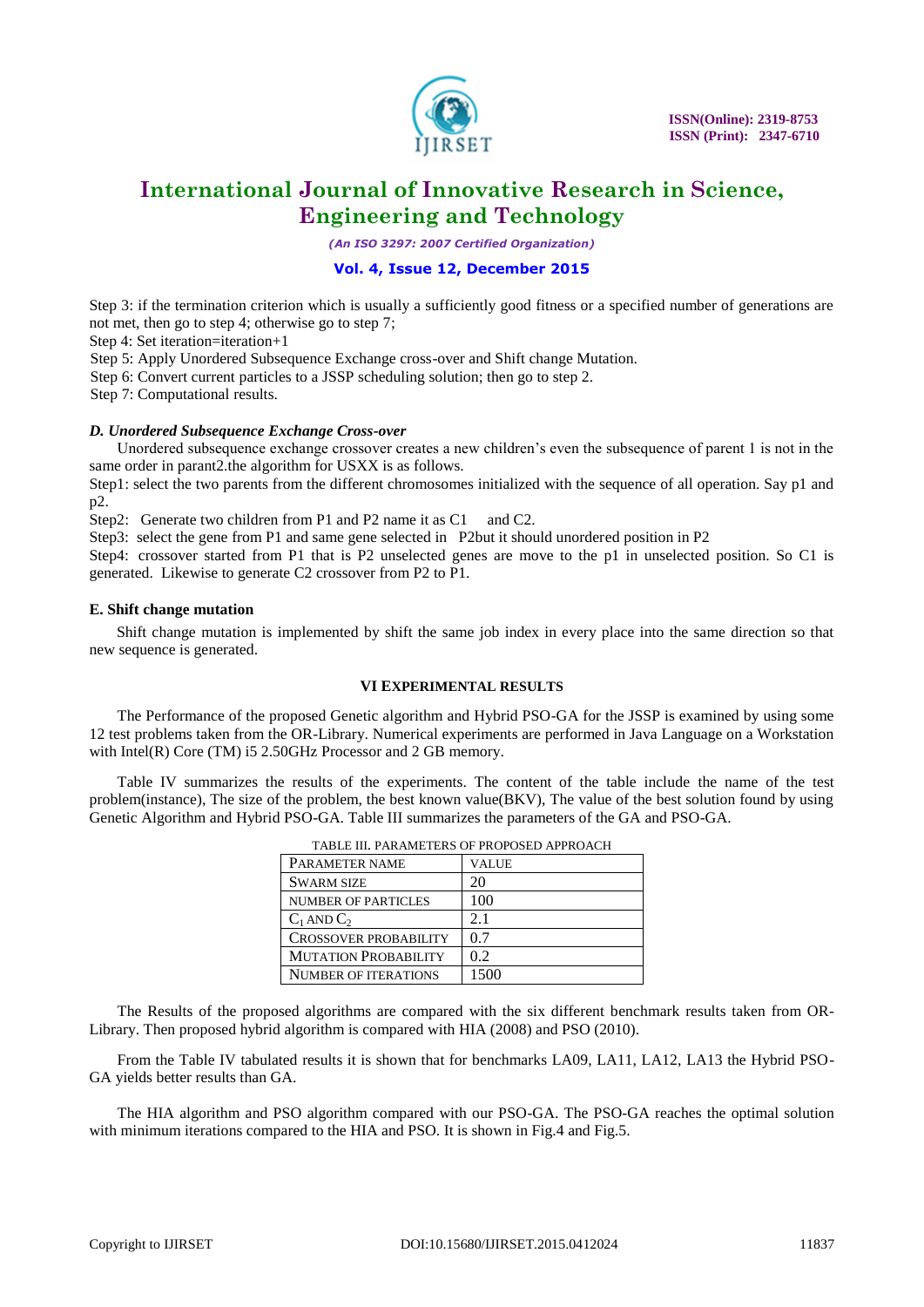

*(An ISO 3297: 2007 Certified Organization)*

#### **Vol. 4, Issue 12, December 2015**

TABLE IV COMPARISONS OF RESULTS BETWEEN PSO-GA AND OTHER APPROACHES

|                               |             |                 | <b>MAKESPAN</b>               |            |            |                                    |                                                   |
|-------------------------------|-------------|-----------------|-------------------------------|------------|------------|------------------------------------|---------------------------------------------------|
| <b>PROBLEM</b><br><b>NAME</b> | <b>JOBS</b> | <b>MACHINES</b> | <b>OPTIMAL</b><br><b>TIME</b> | <b>HIA</b> | <b>PSO</b> | <b>GENETIC</b><br><b>ALGORITHM</b> | <b>PROPOSED</b><br><b>ALGORITHM</b><br>$PSO + GA$ |
| LA09                          | 15          | 5               | 951                           | 951        | 951        | 956                                | 951                                               |
| LA10                          | 15          | 5               | 958                           | 958        | 958        | 958                                | 958                                               |
| LA11                          | 20          | 5               | 1222                          | 1222       | 1222       | 1267                               | 1222                                              |
| LA12                          | 20          | 5               | 1039                          | 1039       | 1039       | 1071                               | 1039                                              |
| LA13                          | 20          | 5               | 1150                          | 1150       | 1150       | 1188                               | 1150                                              |
| LA14                          | 20          | 5               | 1292                          | 1292       | 1292       | 1292                               | 1292                                              |





**Benchmark** 

LA09 LA10 LA11 LA12 LA13 LA14

80

 $366$ 

157

512

#### VII. **CONCLUSION AND FUTURE WORK**

600

500

400

200

100

 $\theta$ 

**Iteations** 300

In this paper, according to characteristics of static JSSP, a GA with Unordered subsequence exchange cross over and a Hybrid approach called PSO-GA is proposed to solve the JSSP. Two proposed algorithm are compared and evaluated. The best result is obtained by using Hybrid approach.

In future the proposed algorithm can solve a Job Shop Scheduling problem in dynamic environment with multicriteria objective. Other hybridization heuristic methods are to be used to solve the Job-Shop Scheduling Problem

#### **REFERENCES**

- [1] R. Heilmann, "A branch-and-bound procedure for the multi- moderesource-constrained project scheduling problem with minimum and maximum time lags," *Eur. J. Oper. Res.*, vol. 144, no. 2, pp. 348–365, Jan. 2003.
- [2] C. Akkan and S. Karabati, "The two-machine flowshop total completion time problem: Improved lower bounds and a branch-and-bound algorithm," *Eur. J. Oper. Res.*, vol. 159, no. 2, pp. 420-429, Dec. 2004.

 $PSO$ 

 $22$ 

 $PSO-GA$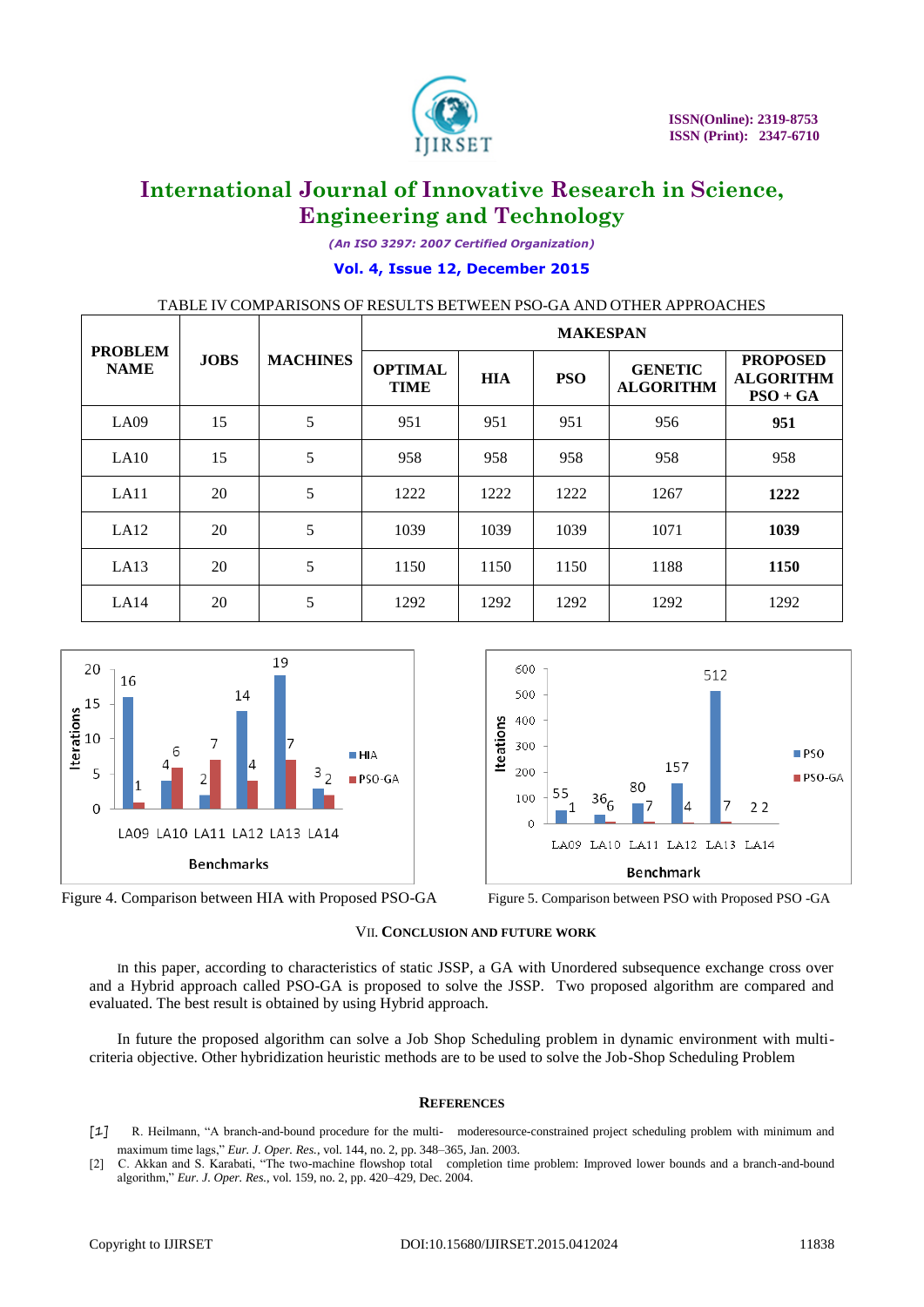

*(An ISO 3297: 2007 Certified Organization)*

#### **Vol. 4, Issue 12, December 2015**

- [3] T. Lorigeon, "A dynamic programming algorithm for scheduling jobs in a two-machine open shop with an availability constraint," *J. Oper. Res.Soc.*, vol. 53, no. 11, pp. 1239–1246, Nov. 2002.
- [4] C. N. Potts and L. N. Van Wassonhove, "Dynamic programming and decomposition approaches for the single machine total tardiness problem," *Eur. J. Oper. Res.*, vol. 32, no. 3, pp. 405-414, Dec. 1987.
- [5] Y. B. Canbolat and E. Gundogar, "Fuzzy priority rule for job shop scheduling,"*J. Intell. Manuf.*, vol. 15, no. 4, pp. 527–533, Aug. 2004.
- [6] R. Klein, "Bidirectional planning: Improving priority rule-based heuristics for scheduling resource-constrained projects," *Eur. J. Oper. Res.*,vol. 127, no. 3, pp. 619–638, Dec. 2000
- [7] J. B. Jensen, P. R. Philipoom, and M. K. Malhotra, "Evaluation of scheduling rules with commensurate customer priorities in job shops," *J. Oper. Manage.*, vol. 13, no. 3, pp. 213–228, Oct. 1995.
- [8] W. Q. Huang and A. H. Yin, "An improved shifting bottleneck procedure for the job shop scheduling problem," *Comput. Oper. Res.*, vol. 31, no. 12, pp. 2093–2110, Oct. 2004.
- [9] F. Pezzella and E. Merelli, "A tabu search method guided by shifting bottleneck for the job shop scheduling problem," *Eur. J. Oper. Res.*, vol. 120, no. 2, pp. 297–310, Jan. 2000.
- [10] H. X. Chen and P. B. Luh, "An alternative framework to Lagrangian relaxation approach for job shop scheduling," *Eur. J. Oper. Res.*, vol. 149, no. 3, pp. 499–512, Sep. 2003.
- [11] C. A. Kaskavelis and M. C. Caramanis, "Efficient Lagrangian relaxation algorithms for industry size job-shop scheduling problems," IIE Trans., vol. 30, no. 11, pp. 1085–1097, Nov. 1998.
- [12] F. Geyik and I. H. Cedimoglu, "The strategies and parameters of tabu search for job-shop scheduling," *J. Intell. Manuf.*, vol. 15, no. 4, pp. 439– 448, Aug. 2004.
- [13] J. P. Watson, J. C. Beck, and A. E. Howe, "Problem difficulty for tabu search in job-shop scheduling," *Artif. Intell.*, vol. 143, no. 2, pp. 189–217, Feb. 2003.
- [14] S. G. Ponnambalam, P. Aravindan, and S. V. Rajesh, "A tabu search algorithm for job shop scheduling," Int. J. Adv. Manuf. Technol., vol. 16, no. 10, pp. 765–771, Oct. 2000.
- [15] T. K. Liu, J. T. Tsai, and J. H. Chou, "Improved genetic algorithm for the job-shop scheduling problem," Int. J. Adv. Manuf. Technol., vol. 27, no. 9/10, pp. 1021–1029, Feb. 2006.
- [16] S. Hajri, N. Liouane, S. Hammadi, and P. Borne, "A controlled genetic algorithm by fuzzy logic and belief functions for job-shop scheduling,‖*IEEE Trans. Syst., Man, Cybern. B, Cybern.*, vol. 30, no. 5, pp. 812–818,Oct. 2000.
- [17] X. Gang and Z.M.Wu, "Deadlock-free scheduling strategy for automated production cell," IEEE Trans. Syst., Man, Cybern. A, Syst., Humans, vol. 34, no. 1, pp. 113–122, Jan. 2004.
- [18] K. S. Amirthagadeswaran and V. P. Arunachalam, "Improved solutions for job shop scheduling problems through genetic algorithm with a different method of schedule deduction," *Int. J. Adv. Manuf. Technol.*, vol. 28, no. 5/6, pp. 532–540, Mar. 2006.
- [19] C. Low, J. Y. Yeh, and K. I. Huang, "A robust simulated annealing heuristic for flow shop scheduling problems," Int. J. Adv. Manuf. Technol., vol. 23, no. 9/10, pp. 762–767, May 2004.
- [20] T. Y. Wang and K. B. Wu, "A revised simulated annealing algorithm for obtaining the minimum total tardiness in job shop scheduling problems," *Int. J. Syst. Sci.*, vol. 31, no. 4, pp. 537–542, Apr. 2000.
- [21] M. Kolonko, "Some new results on simulated annealing applied to the job shop scheduling problem," *Eur. J. Oper. Res.*, vol. 113, no. 1, pp. 123–136,Feb. 1999.
- [22] R. K. Suresh and K. M. Mohanasundaram, "Pareto archived simulated annealing for job shop scheduling with multiple objectives," *Int. J. Adv. Manuf. Technol.*, vol. 29, no. 1/2, pp. 184–196, Jan. 2006.
- [23] J. Zhang, X. M. Hu, X. Tan, J. H. Zhong, and Q. Huang, "Implementation of an ant colony optimization technique for job shop scheduling problem," *Trans. Inst. Meas. Control*, vol. 28, no. 1, pp. 93-108, Jan. 2006.
- [24] Z. G. Lian, B. Jiao, and X. S. Gu, "A similar particle swarm optimization algorithm for job-shop scheduling to minimize makespan," *Appl. Math. Comput.*, vol. 183, no. 2, pp. 1008–1017, Dec. 2006.
- [25] W. J. Xia and Z. M. Wu, "A hybrid particle swarm optimization approach for the job-shop scheduling problem," Int. J. Adv. Manuf. Technol., vol. 29, no. 3/4, pp. 360–366, Jun. 2006.
- [26] H. B. Yu and W. Liang, "Neural network and genetic algorithm-based hybrid approach to expanded job-shop scheduling," *Comput. Ind. Eng.*, vol. 39, no. 3/4, pp. 337–356, Apr. 2001.
- [27] S. Yang and D. Wang, "A new adaptive neural network and heuristics hybrid approach for job-shop scheduling," *Comput. Oper. Res.*, vol. 28,no. 10, pp. 955–971, Sep. 2001.
- [28] S. Yang and D. Wang, "Constraint satisfaction adaptive neural network and heuristics combined approaches for generalized job-shop scheduling,"*IEEE Trans. Neural Netw.*, vol. 11, no. 2, pp. 474-486, Mar. 2000.
- [29] Jianchao Tang, Guoji Zhang and Binbin Lin, Bixi Zhang, "A Hybrid Algorithm for Flexible Job Shop Scheduling Problem," published by Elsevier Ltd. Doi:10.1016/j.proeng.2011.08.689.
- [30] Jianguo Jiang, Mingxing Wen, Kaige Ma, Junzheng Li," Hybrid Genetic Algorithm for Flexible Job Shop Scheduling with Multi-objective," Journal of Information & Computational Science., 8: 11 (2011), 2197-2205.
- [31] A. Tamilarasi and T. Anantha Kumar,"An enhanced genetic algorithm with simulated annealing for job shop scheduling," international journal of Engineering, Science and Technology. vol. 2, no. 1, 2010, pp. 144-151.
- [32] R. Thamilselvan and balasubramanie,"Analysis of Various Alternate crossover Strategies for Genetic Algorithm to Solve Job Shop Scheduling Problems," European Journal of Scientific Research, vol. 64, no. 4,pp. 538-554, 2011.
- [33] Sureka P and Dr.S.Sumathi,"PSO and ACO based approach for solving combinatorial Fuzzy Job Shop Scheduling Problem," int. j. Comp. Tech. Appl., Vol 2(1), 112-120.
- [34] A. Jamili, M.A. Shafia and R. Tavakkoli-Moghaddam,"A Hybrid algorithm based on particle swarm optimization and simulated annealing for a periodic job shop scheduling problem,"int .J. Adv Manuf. Techno., DOI: 10, 1007/s00170-010-2932-8, 2010, springer-verlag London Limited.